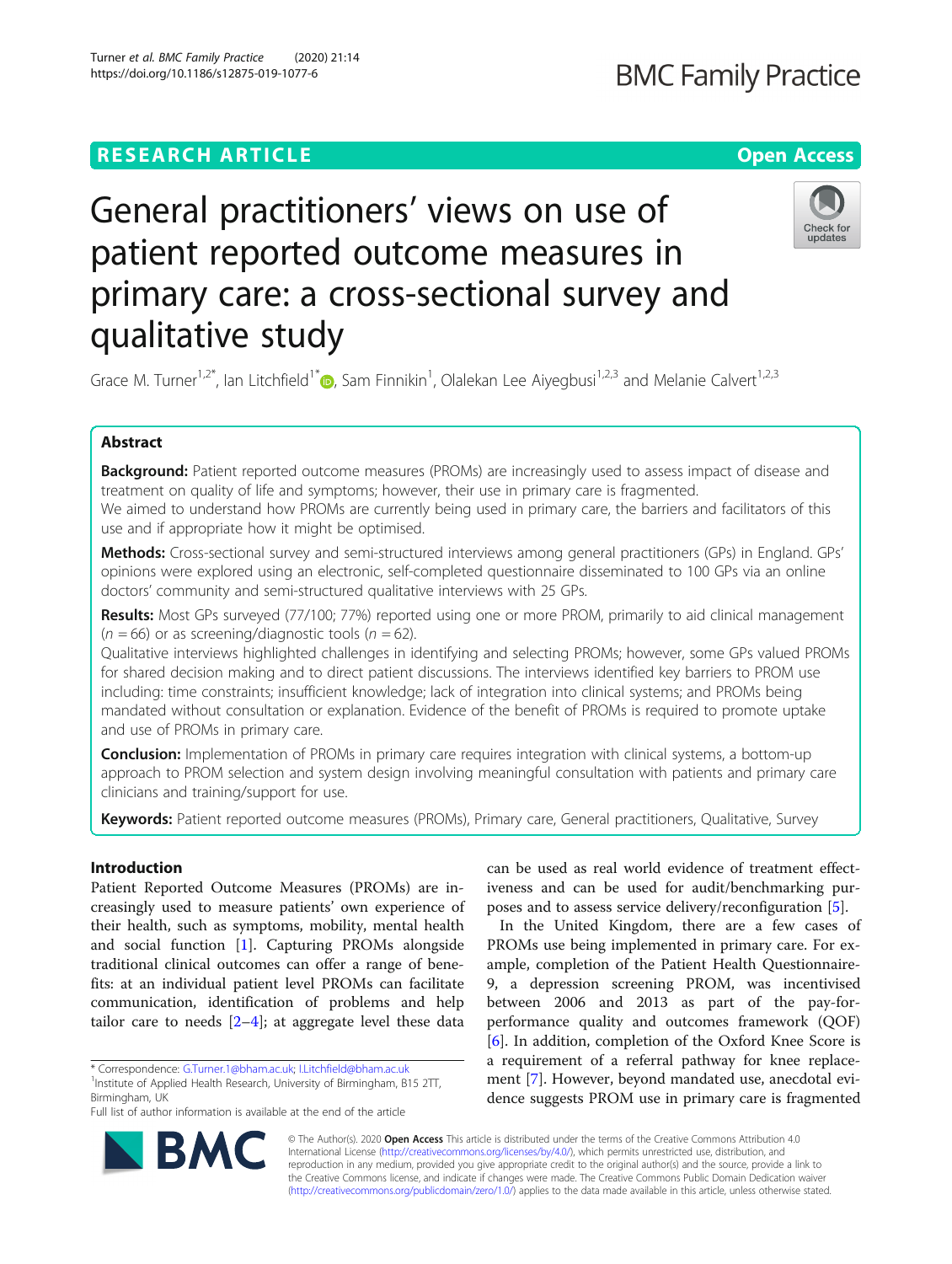and ad hoc. The heterogeneous nature of primary care, such as the diverse range of conditions, symptoms and outcomes, may present challenges for PROM selection and use in this setting  $[8]$  $[8]$ . We aimed to understand the current use of PROMs in primary care, barriers and facilitators, and if appropriate how their use might be optimised.

# Method

The study was a mixed methods design comprising a survey and qualitative interviews. The study was approved by the University of Birmingham the Science, Technology, Engineering and Mathematics Ethical Review Committee (Reference ERN\_16-0568S).

## Online survey

An electronic, self-completed questionnaire was disseminated to general practitioners (GPs) in England via an online doctors' community ([www.doctors.net.uk\)](http://www.doctors.net.uk) in December 2017. A sample size of 100 was pre-specified based on funding limitations. The survey explored GPs' current use of PROMs; barriers to PROM use; and how PROMs could ideally be used in primary care (Tables [2](#page-2-0) and [3](#page-4-0)) and would take an estimated ten minutes to complete.

#### Qualitative study

GPs were recruited from amongst those that had completed the online survey and by using convenience sampling of known contacts and snowballing [[9](#page-8-0)]. Semi-structured interviews were conducted by telephone. All interviews were conducted by IL, a Research Fellow employed by the University of Birmingham. The interviewer did not have a relationship with any of the participants. A semi-structured topic guide was developed based on the online survey findings. Use of the topic guide ensured key topics were consistently covered including: how PROMs were used, by whom, in which circumstances, and barriers/ facilitators including influences of patient, clinician, and system factors (see Additional file [1\)](#page-8-0). Interviews were conducted between June and September 2018. Data was collected and analysed until data saturation was reached [\[10\]](#page-8-0).

Interviews were audio recorded using a digital recorder, and recordings were transcribed verbatim by a professional transcription service. NVivo v12 was used to manage, sort, code and organise the transcribed data.

## Data analysis

Quantitative survey data was summarised using descriptive statistics and free text comments were categorised into themes. Qualitative interview data was thematically analysed [[11](#page-8-0)]. Transcripts were read several times to enable the researcher to familiarise themselves with the data. IL (experienced qualitative researcher) coded all transcripts and OLA independently coded a subset (10%). Open coding was applied to the transcripts, codes were then reviewed, organised in categories and, after being refined, overarching themes. The final analysis and interpretation was discussed with the wider team.

# Results

## Online survey

The online survey was completed by 100 GPs across England (Table 1). Seventy seven GPs reported using one or more PROM; however, 17% (38/224) of the measures reported were not PROMs (for example cardiovascular risk scores). The majority of PROMs reported were for mental health ( $n = 85$  PROMs), urology ( $n = 37$ PROMs), sleep apnoea ( $n = 25$  PROMs) or orthopaedics  $(n = 19 \text{ PROMs})$ . A description of the most commonly used patient-reported outcome measures in primary care can be found in the Additional file [1](#page-8-0): Table S2.

The most common reasons for PROM use were to aid clinical management ( $n = 66$ ) or as a screening/ diagnostic tool  $(n = 61)$  (Table [2](#page-2-0)). GPs most frequently accessed

**Table 1** Characteristics of GPs completing the survey ( $n = 100$ )

|                         |                      | Number         |
|-------------------------|----------------------|----------------|
| Years GMC GP Register   | $\leq 10$            | 35             |
|                         | $11 - 20$            | 44             |
|                         | $\geq$ 21            | 21             |
| Primary role            | Salaried             | 25             |
|                         | Locum                | 16             |
|                         | Partner              | 62             |
|                         | Academic             | $\overline{4}$ |
|                         | Commissioner         | $\overline{4}$ |
|                         | Other                | $\mathbf{1}$   |
| Full/ part time         | Full time            | 64             |
|                         | Part time            | 36             |
| Rurality of GP practice | Urban                | 38             |
|                         | Suburban             | 43             |
|                         | Rural                | 13             |
|                         | Both                 | 6              |
| Region of GP practice   | East of England      | 9              |
|                         | East Midlands        | 9              |
|                         | London               | 15             |
|                         | North East           | 6              |
|                         | North West           | 11             |
|                         | South Central        | 10             |
|                         | South East Coast     | 8              |
|                         | South West           | 11             |
|                         | West Midlands        | 11             |
|                         | Yorkshire and Humber | 10             |

GP General Practitioner, GMC General Medical Council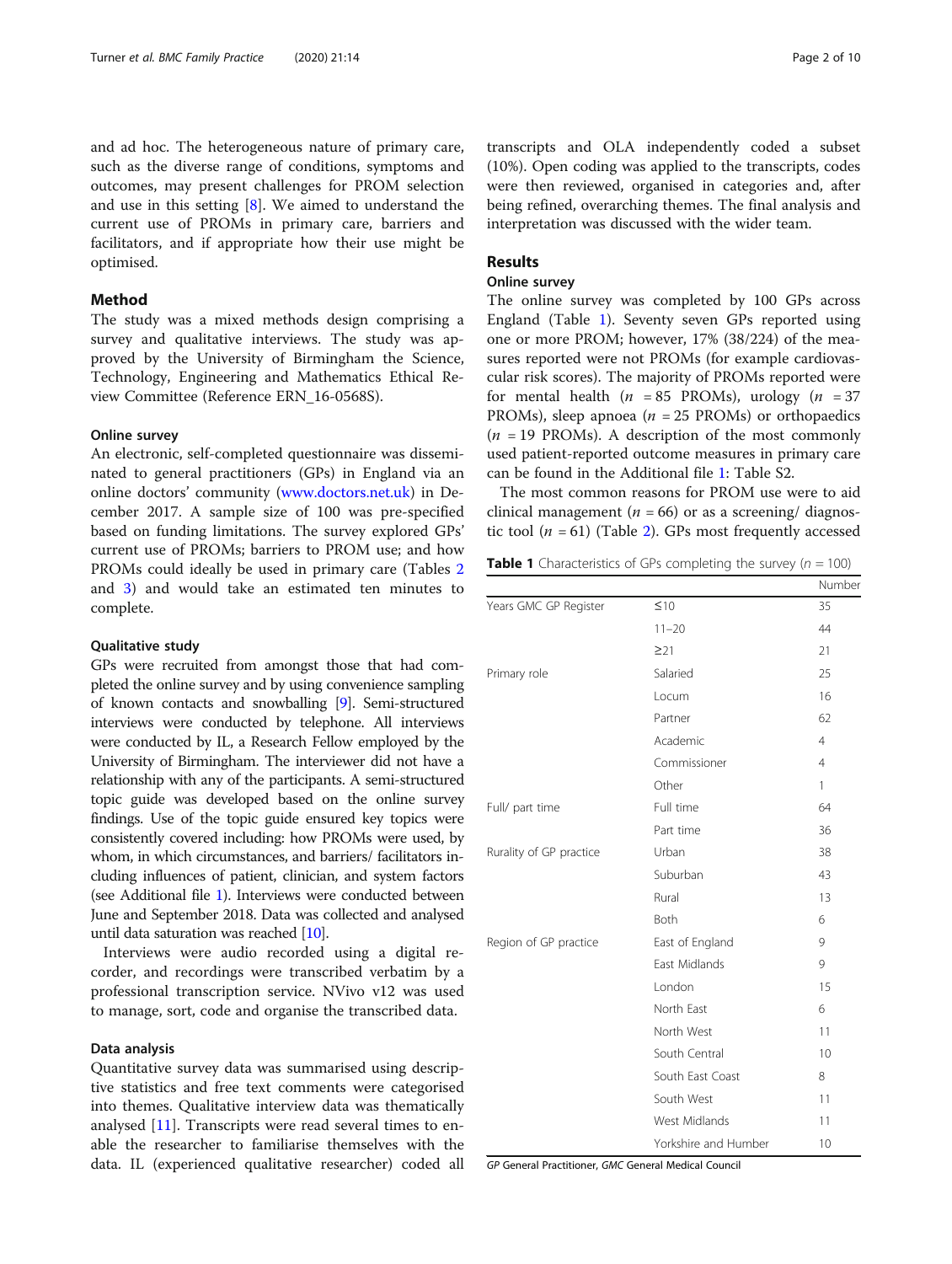<span id="page-2-0"></span>**Table 2** Survey questions about GPs current use of PROMs ( $n = 100$ )

| Question                                                              | Multiple choice answer                                                     | Number         |
|-----------------------------------------------------------------------|----------------------------------------------------------------------------|----------------|
| What do you currently use PROMs for? <sup>a</sup>                     | To aid clinical management                                                 |                |
|                                                                       | As a screening/diagnostic tool                                             | 61             |
|                                                                       | Facilitate shared-decision making                                          | 48             |
|                                                                       | To improve efficiency of consultation                                      | 45             |
|                                                                       | Facilitate communication with patients                                     | 42             |
|                                                                       | For Chronic disease monitoring                                             | 38             |
|                                                                       | To support personalised care planning and self-management                  | 31             |
|                                                                       | Facilitate communication across different healthcare sector                | 28             |
|                                                                       | Monitor performance                                                        | 25             |
|                                                                       | For triage                                                                 | 14             |
|                                                                       | To monitor safety/adverse events                                           | 12             |
|                                                                       | Facilitate communication between patients and family members/ carers       | 11             |
|                                                                       | Reward performance                                                         | 10             |
|                                                                       | Research                                                                   | 5              |
|                                                                       | Other                                                                      | 2              |
|                                                                       | None - I don't currently use PROMs                                         | 19             |
| How do you access PROMs? <sup>a</sup>                                 | Through clinical systems                                                   | 56             |
|                                                                       | Embedded within clinical templates                                         | 49             |
|                                                                       | Online                                                                     | 47             |
|                                                                       | Paper                                                                      | 29             |
|                                                                       | Other                                                                      | 3              |
|                                                                       | N/A - I don't access PROMs                                                 | 11             |
| When do your patients complete PROMs? <sup>a</sup>                    | During the consultation: face-to-face                                      | 72             |
|                                                                       | Prior to consultation: at home at the request of a healthcare professional | 22             |
|                                                                       | Prior to consultation: in the waiting room                                 | 12             |
|                                                                       | During the consultation: telephone                                         | 9              |
|                                                                       | Prior to consultation: at home, instigated by the patient                  | 2              |
|                                                                       | Other                                                                      | 20             |
|                                                                       | N/A - my patients don't currently complete PROMs                           | 17             |
| How do your patients complete PROMs? <sup>a</sup>                     | Paper                                                                      | 68             |
|                                                                       | Interview: in person (doctor)                                              | 51             |
|                                                                       | Interview: in person (nurse)                                               | 18             |
|                                                                       | Interview: over the phone (doctor)                                         | 13             |
|                                                                       | Interview: over the phone (nurse)                                          | 6              |
|                                                                       | Online                                                                     | 5              |
|                                                                       | Completed by a proxy on behalf of patients                                 | 5              |
|                                                                       | Through an app                                                             | 3              |
|                                                                       | N/A - my patients don't currently complete PROMs                           | 15             |
| Who reviews the results of PROMs? <sup>a</sup>                        | Doctor                                                                     | 84             |
|                                                                       | Nurse                                                                      | 17             |
|                                                                       | Other                                                                      | $\overline{3}$ |
|                                                                       | N/A - my patients don't currently complete PROMs                           | 15             |
| What do you think are the main barriers to use of PROMs? <sup>b</sup> | Time constraints                                                           | 77             |
|                                                                       | Mandated to complete                                                       | 55             |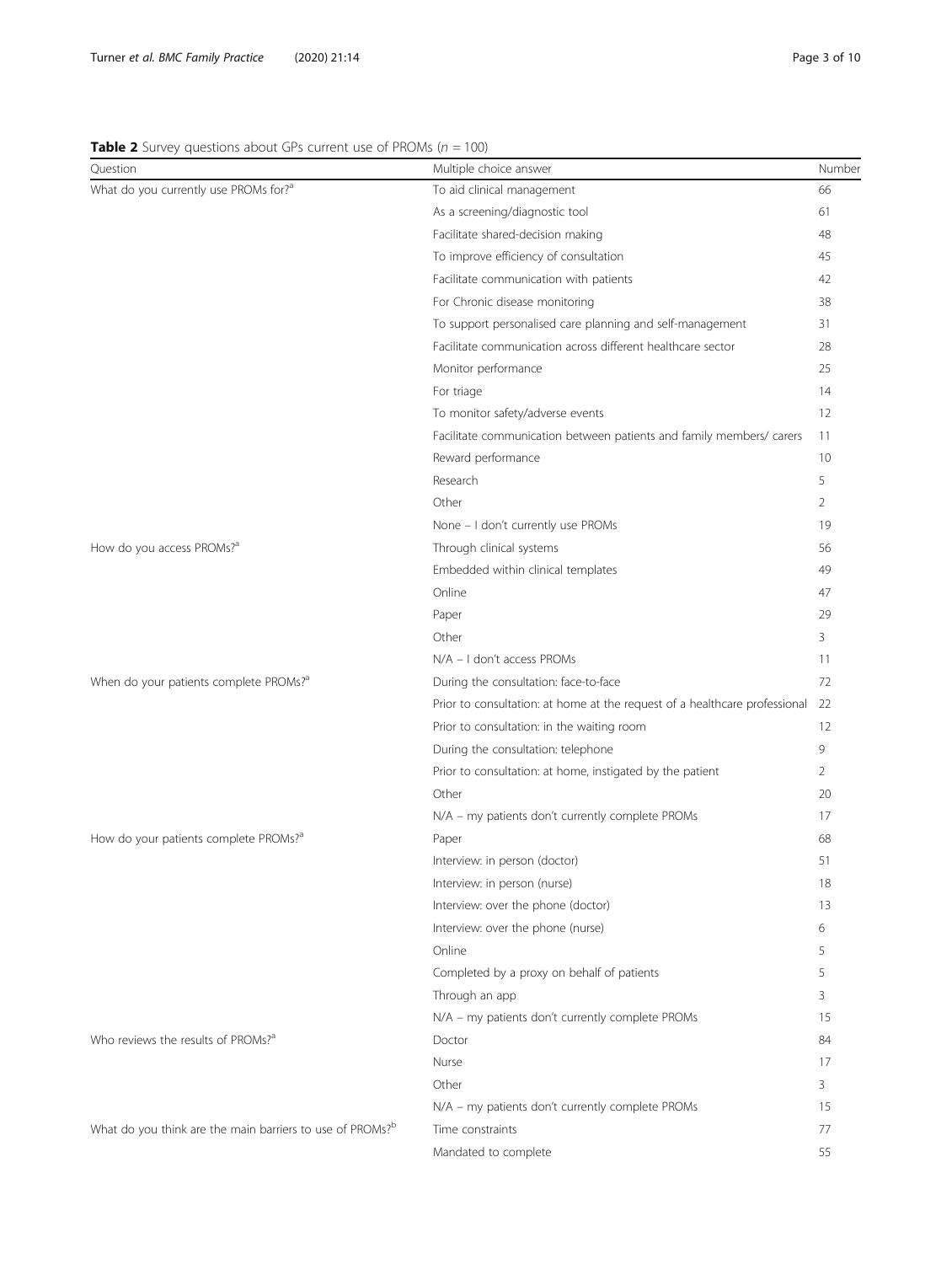**Table 2** Survey questions about GPs current use of PROMs ( $n = 100$ ) (Continued)

| Question                                                                 | Multiple choice answer                                                | Number |
|--------------------------------------------------------------------------|-----------------------------------------------------------------------|--------|
|                                                                          | Sufficient understanding without PROMS                                | 32     |
|                                                                          | Patients dislike questionnaires                                       | 31     |
|                                                                          | Uncertainty about reliability                                         | 27     |
|                                                                          | Perceived as cost-cutting                                             | 21     |
|                                                                          | Constrain doctor-patient relationship                                 | 18     |
|                                                                          | Lack of integration into clinical systems                             | 13     |
|                                                                          | Feels uncomfortable                                                   | 11     |
|                                                                          | Number of measures                                                    | 10     |
|                                                                          | Lack of confidence in interpreting                                    | 8      |
|                                                                          | Other                                                                 | 4      |
|                                                                          | None                                                                  |        |
| How do you think your patients feel about completing PROMs? <sup>c</sup> | Negative (e.g. chore, tick box, not interested)                       | 22     |
|                                                                          | Positive (e.g. happy to complete, time saving, longitudinal outcomes) | 47     |
|                                                                          | Neutral                                                               | 31     |

<sup>a</sup>tick all that apply; <sup>b</sup>rank top 3; <sup>c</sup> free text categorised into themes N/A Not Applicable, PROMs Patient Reported Outcome Measures

PROMs through clinical systems ( $n = 56$ ), clinical templates ( $n = 49$ ) or online ( $n = 47$ ). PROMs were usually completed during the consultation  $(n = 72)$ , using paper  $(n = 68)$  or GP administered interviews  $(n = 51)$ , and were reviewed by GPs  $(n = 84)$ . The main barriers reported for PROM use were time constraints ( $n = 77$ ) and being mandated to use without consultation or explanation ( $n = 55$ ). When asked "how do you think your patients feel about completing PROMs?", most GPs responses were positive or neutral ( $n = 47$  and  $n = 31$ , respectively).

Similar to current PROM use, the most common areas GPs considered PROMs could provide the most benefit were to aid clinical management ( $n = 66$ ), as a screening/ diagnostic tool ( $n = 62$ ) or facilitate shared-decision making  $(n = 60)$  (Table [3](#page-4-0)). GPs would prefer to access PROMs through clinical templates  $(n = 65)$  or clinical systems ( $n = 63$ ) and considered patients would prefer to complete PROMs during the consultation  $(n = 34)$ . The preferred format for patients to complete PROMs was considered to be paper  $(n = 43)$  or online  $(n = 21)$ , and the preferred format for GPs recording PROM results was electronic: as part of the electronic health record  $(n = 78)$ . GPs viewed that doctors would be the most appropriate people to interpret PROM results ( $n = 78$ ). The patient groups/conditions where GPs considered there would be the most benefit from completing PROMs was mental health ( $n = 20$ ), all/ most patients ( $n = 15$ ) and patients with chronic conditions ( $n = 14$ ). GPs considered PROMs should be collected for chronic disease monitoring annually ( $n = 36$ ) or as clinically indicated  $(n = 27)$ . Most GPs felt development of PROM systems should be designed to meet clinician/ patient needs ( $n =$ 

68) rather than designed primarily for audit, benchmarking or commissioning  $(n = 3)$ . Integrated clinical systems  $(n = 29)$ , more time  $(n = 12)$  and easy access  $(n = 12)$ were the most common features GPs reported that could facilitate/ support the use of PROMs in primary care.

#### Qualitative study

The final sample comprised 25 GPs, participant characteristics are detailed in Table [4](#page-6-0) and Additional file [1](#page-8-0): Table S1. Interviews lasted between 18 and 59 min.

## Current use of PROMs

PROMs were considered useful to aid shared decision making, the ability of PROMs to provide an objective measure that could be used in subsequent discussions of treatment was described.

"It does help direct the discussion regarding future management, especially the mental health patients because it allows them to objectively score how they feel and what's going on, and allows me to help discuss treatment options with them." GP12

By completing PROMs with patients, one GP described how they facilitated the discussion with a patient about their symptoms.

"I have sometimes filled in the questionnaires with the patients, and actually I see the value of that because we actually get a better picture with the discussion around filling the form with the patient as opposed to just getting a figure just attached to the referral letter." GP13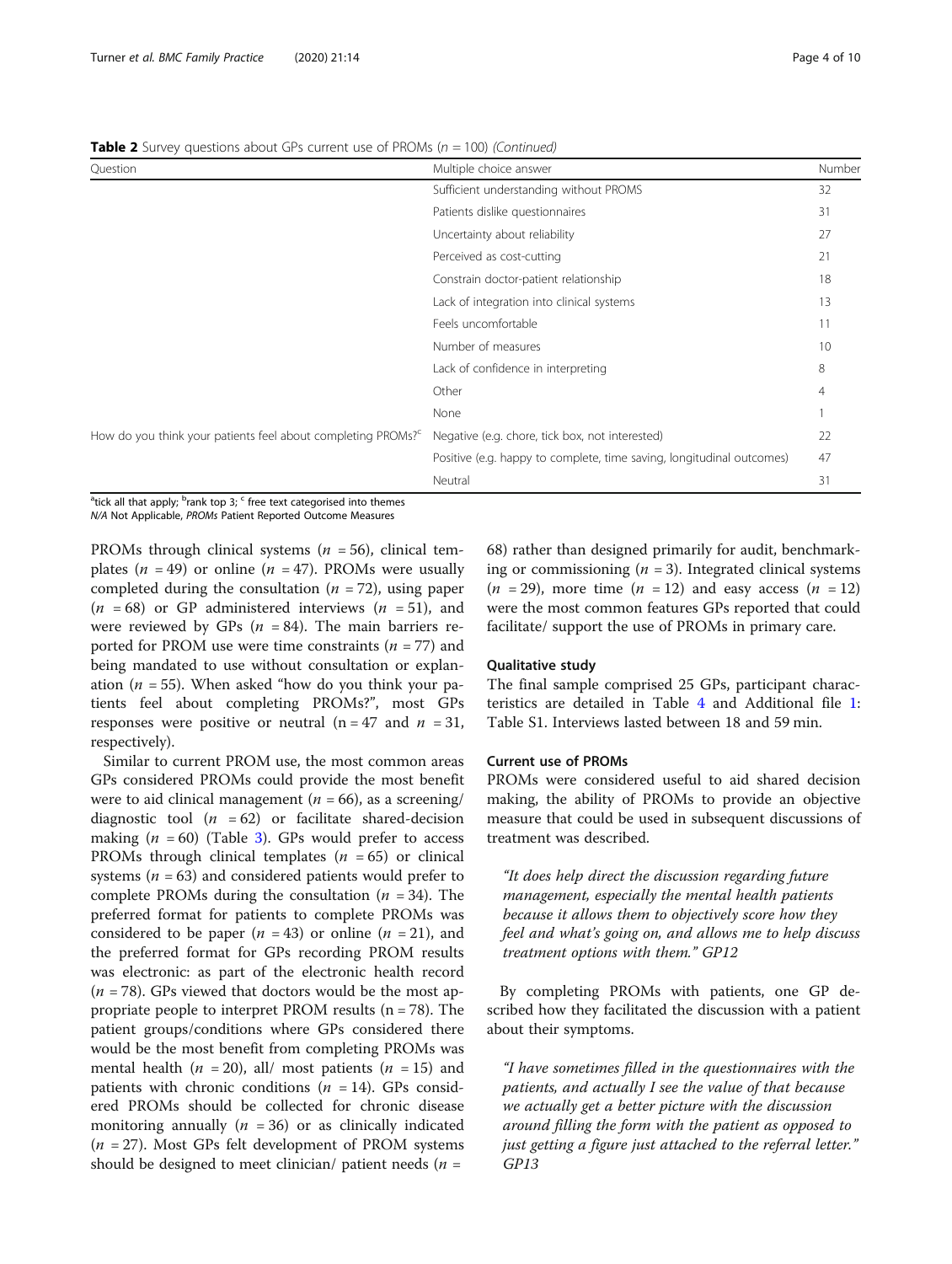<span id="page-4-0"></span>**Table 3** Survey questions about how PROMs could ideally be used in primary care ( $n = 100$ )

| Question                                                              | Multiple choice answer                                                        | Number         |
|-----------------------------------------------------------------------|-------------------------------------------------------------------------------|----------------|
| Where do you think PROMs could provide the most benefit? <sup>a</sup> | To aid clinical management                                                    |                |
|                                                                       | As a screening/diagnostic tool                                                | 62             |
|                                                                       | Facilitate shared-decision making                                             | 60             |
|                                                                       | Facilitate communication with patients                                        | 43             |
|                                                                       | To support personalised care planning and self-management                     | 39             |
|                                                                       | For chronic disease monitoring                                                | 34             |
|                                                                       | To improve efficiency of consultation                                         | 31             |
|                                                                       | Monitor performance                                                           | 31             |
|                                                                       | Facilitate communication across different healthcare sectors                  | 22             |
|                                                                       | Facilitate communication between patients and family<br>members/carers        | 17             |
|                                                                       | For triage                                                                    | 16             |
|                                                                       | Research                                                                      | 16             |
|                                                                       | To monitor safety/ adverse events                                             | 15             |
|                                                                       | Reward performance                                                            | 7              |
|                                                                       | None - I don't think PROMs provide a benefit                                  | 5              |
| How would you prefer to access PROMs? <sup>a</sup>                    | Embedded within clinical templates                                            | 65             |
|                                                                       | Through clinical systems                                                      | 63             |
|                                                                       | Online                                                                        | 27             |
|                                                                       | Paper                                                                         | 16             |
|                                                                       | Other                                                                         | $\mathbf{1}$   |
|                                                                       | NA - I don't want to access PROMs                                             | $\overline{4}$ |
| When do you think patients would prefer to complete PROMs?            | During the consultation: face-to-face                                         | 34             |
|                                                                       | Prior to consultation: at home at the request of a healthcare<br>professional | 25             |
|                                                                       | Prior to consultation: in the waiting room                                    | 20             |
|                                                                       | Prior to consultation: at home, instigated by the patient                     | 11             |
|                                                                       | During the consultation: telephone                                            | 1.             |
|                                                                       | Other                                                                         | 5              |
|                                                                       | NA - I don't think my patients will complete PROMs                            | 4              |
| What would the best format be for patients to complete PROMs?         | Paper                                                                         | 43             |
|                                                                       | Online                                                                        | 21             |
|                                                                       | Interview: in person (doctor)                                                 | 16             |
|                                                                       | Through an app                                                                | 8              |
|                                                                       | Interview: in person (nurse)                                                  | 3              |
|                                                                       | Interview: over the phone (doctor)                                            | $\mathbf{1}$   |
|                                                                       | Interview: over the phone (nurse)                                             | 1              |
|                                                                       | Other                                                                         | 4              |
|                                                                       | N/A - I don't think my patients should complete PROMs                         | 3              |
| Who do you think should ideally review the results of PROMs?          | Doctors                                                                       | 78             |
|                                                                       | <b>Nurses</b>                                                                 | $\overline{7}$ |
|                                                                       | Other (please specify)                                                        | 15             |
| How frequently do you think PROMs should be used for chronic          | Annually                                                                      | 36             |
| disease monitoring?                                                   | As prescribed                                                                 | 27             |
|                                                                       | Monthly                                                                       | 13             |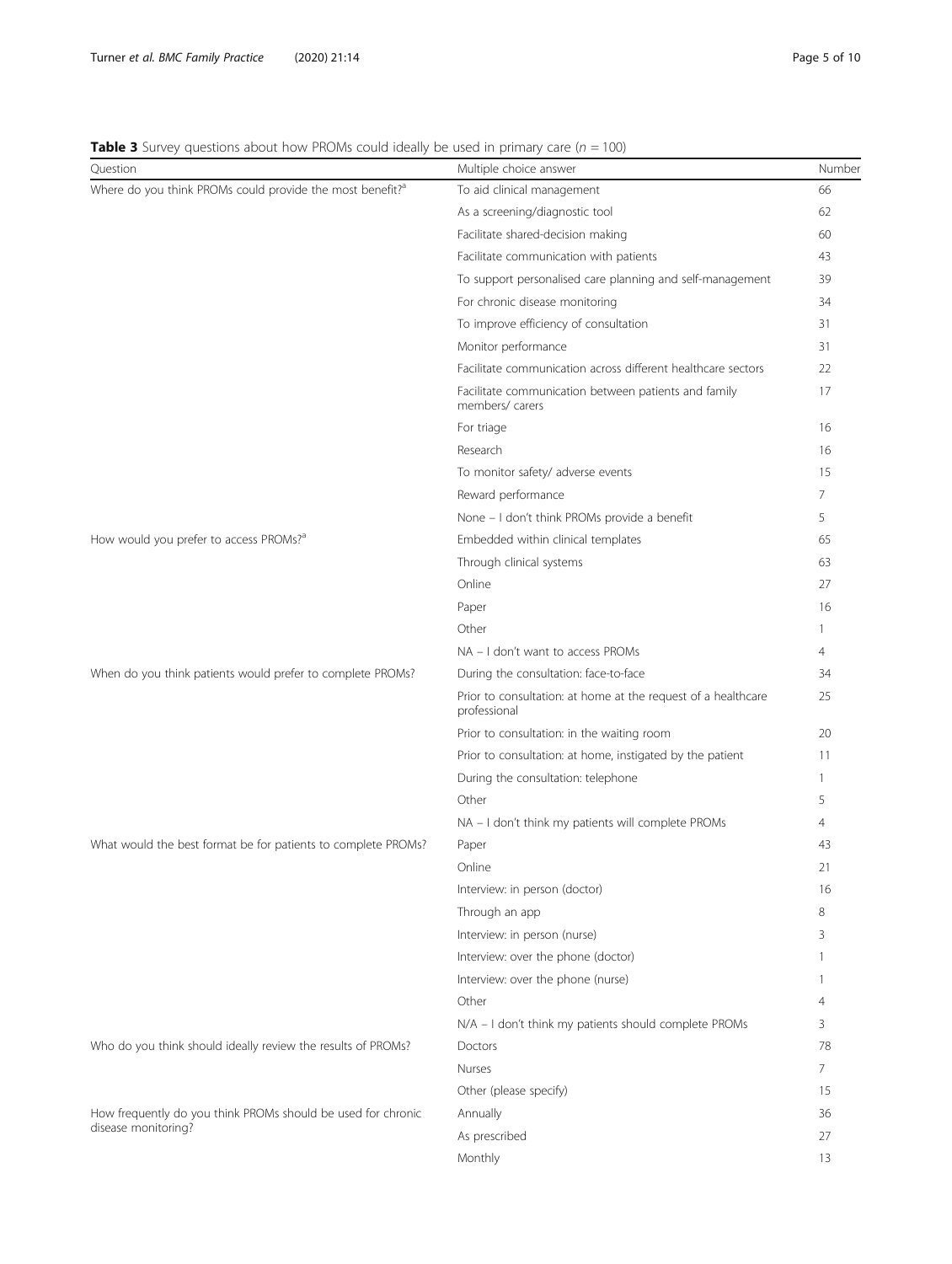# Table 3 Survey questions about how PROMs could ideally be used in primary care (n = 100) (Continued)

| Question                                                                                      | Multiple choice answer                                                             | Number         |
|-----------------------------------------------------------------------------------------------|------------------------------------------------------------------------------------|----------------|
|                                                                                               | Whenever the patient choses                                                        | 9              |
|                                                                                               | Prior to every consultation                                                        | 8              |
|                                                                                               | I don't think there is a role for PROMs in chronic disease<br>monitoring           | 7              |
| What format for recording results would you prefer for PROMs?                                 | Electronic (as part of the electronic health record)                               | 78             |
|                                                                                               | Paper                                                                              | 11             |
|                                                                                               | Electronic (patient portal)                                                        | 10             |
|                                                                                               | Telephone                                                                          | $\mathbf{1}$   |
| Do you think development of PROM systems should be:                                           | Designed to meet clinician/patient needs (Bottom up approach)                      | 68             |
|                                                                                               | Try to meet both objectives                                                        | 29             |
|                                                                                               | Designed primarily for audit, benchmarking or commissioning<br>(Top down approach) | 3              |
| Which of your patients do you think would benefit the most                                    | Mental health patients                                                             | 20             |
| from completing PROMs? <sup>b</sup>                                                           | All / most patients                                                                | 15             |
|                                                                                               | Patients with chronic conditions                                                   | 14             |
|                                                                                               | Unsure                                                                             | 8              |
|                                                                                               | Patients interested in PROMs                                                       | 8              |
|                                                                                               | None/very few patients                                                             | 6              |
|                                                                                               | Patients who struggle to communicate/articulate symptoms                           | 6              |
|                                                                                               | Younger patients                                                                   | $\overline{4}$ |
|                                                                                               | Educated/literate patients                                                         | 3              |
|                                                                                               | Cognitive impairment patients                                                      | 2              |
|                                                                                               | Other                                                                              | 35             |
| Is there anything that facilitates/supports the use of PROMs<br>in primary care? <sup>b</sup> | Integrated clinical systems                                                        | 29             |
|                                                                                               | More Time                                                                          | 12             |
|                                                                                               | Easy access                                                                        | 12             |
|                                                                                               | Unsure                                                                             | 9              |
|                                                                                               | Ease of use                                                                        | 9              |
|                                                                                               | Training, knowledge, experience                                                    | 7              |
|                                                                                               | None                                                                               | 21             |
|                                                                                               | Other                                                                              | 22             |

<sup>a</sup>tick all that apply; <sup>b</sup> free text categorised into themes

N/A Not Applicable, PROMs Patient Reported Outcome Measures

# Facilitators to PROM use

GPs knowledge and understanding of the value/benefits of PROMs to their clinical practice was an important factor in their use with some GPs considering that better communication of the evidence-base for PROMs could be an important driver for their take-up.

"For me I am quite evidence based personally, and if someone was to show me like you're doing, if I'm the outlier and most GPs love PROMs and I would actually be thinking hand on I'm the outlier here, actually maybe I'll just get more on board. If there was a study saying this particular PROM if they said PHQ-9 shortened a ten minute consultation down to five

minutes, improves on patient outcomes, reduces reattendance rates, improve compliance to medications, then I would say right we've got to get on board and do that." GP18

Related to the reliability of the evidence base one GP described how they were more likely to use PROMs if they heard about them from multiple sources, corroborating perceptions of their utility.

" … I am unlikely to go and start using some new coeliac disease PROM when I have just been to a talk from a private gastroenterologist or something like that. I am more likely to use something that is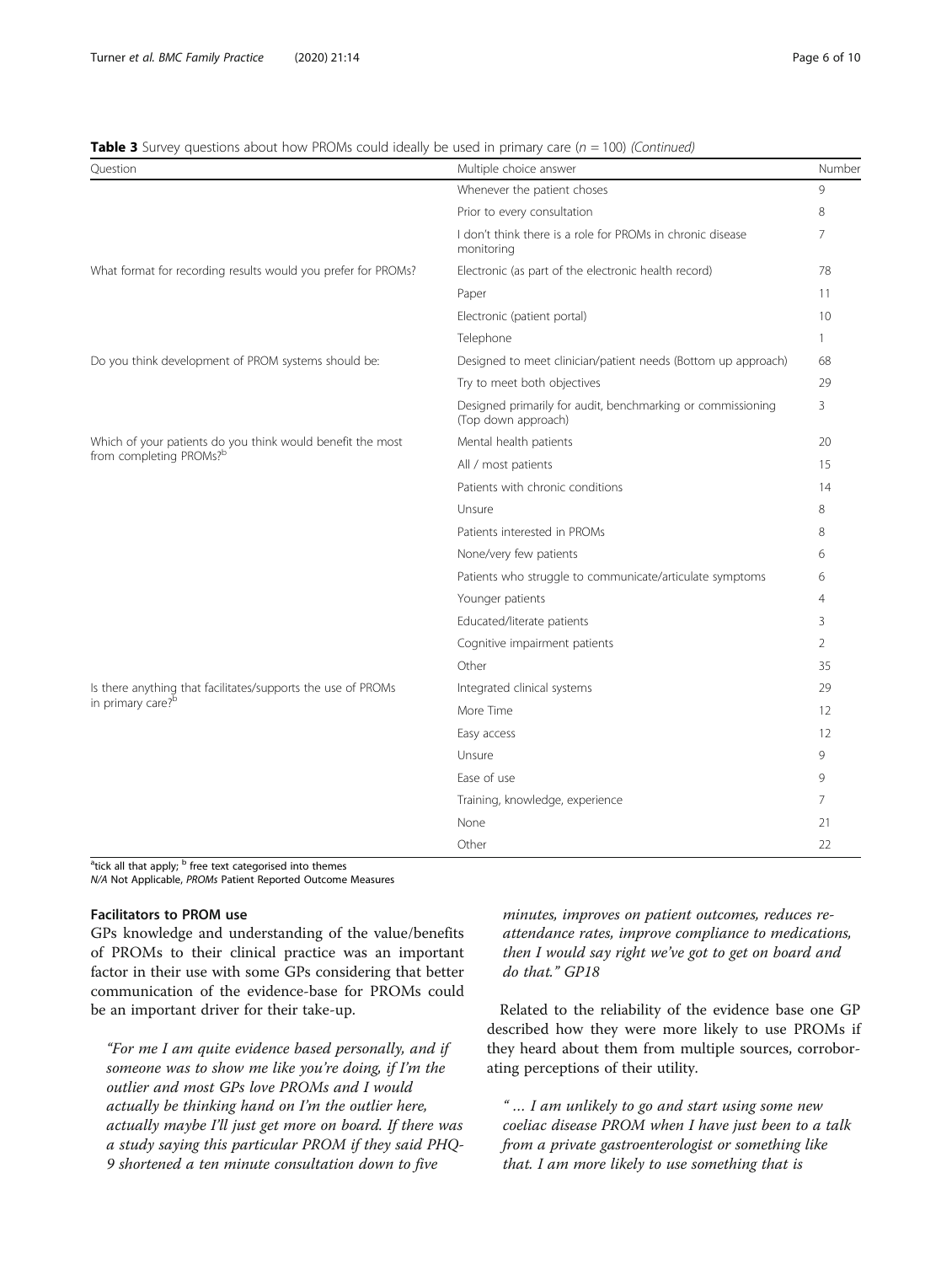#### <span id="page-6-0"></span>**Table 4** Participant characteristics  $(n = 25)$

| Variable        |               | Number (%) |
|-----------------|---------------|------------|
| Sex             | Male          | 14 (58)    |
|                 | Female        | 11 (42)    |
| Years qualified | < 5           | 3(12)      |
|                 | $5 - 10$      | 7(28)      |
|                 | $11 - 20$     | 10(40)     |
|                 | $21 - 30$     | 3(12)      |
|                 | > 30          | 2(8)       |
| Region          | North East    | 5(20)      |
|                 | North West    | 4(16)      |
|                 | East Midlands | 1(4)       |
|                 | West Midlands | 5(20)      |
|                 | South         | 3(12)      |
|                 | South East    | 6(24)      |
|                 | South West    | 1(4)       |

appearing to me in lots of different areas of my CPD or medical education. So if I might see a paper about it, and then I might hear a colleague talking about it, and then I might see something on GP Notebook or something like that. So you're getting over exposed to it, and then try it out and see how well it resonates, and how useful it is and how quick and easy to remember it is." GP24

# Barriers to PROM use

Some GPs were unconvinced of the benefits of PROMs instead placing the onus on clinical data. This appeared at least in part due to concerns of the reliability of patients whose responses might be influenced by attempts to manipulate the output for their own purposes.

" … sometimes the patient can fill them in with what they think the clinician might want them to say rather than what they actually feel. So sometimes patients can underplay their symptoms, and equally sometimes patients can overplay their symptoms if there might be some perhaps secondary gain for them in terms of certification from work or whether they want some help with some other part of their care. So I think they can potentially be a bit skewed by that." GP19

Though the use of PROMs can be encouraged at a policy level, this top-down approach for mandatory PROM completion was objected to by GPs and did not convince them of the value of PROMs. For example one GP felt obliged to use a PROM solely due to the financial incentive offered by the National Health Service (NHS) pay-for-performance scheme Quality Outline

Framework (QOF) in the absence of any clinical value. This is supported by its presence on the dashboard of their clinical management software.

"so the big one is PHQ-9, it's pushed very hard and for example with people with chronic diseases as well it flags up in the QOF box on EMIS. But in reality it's irrelevant to assisting you that much in terms of referral and management, so there's no point in doing it." GP18

Lack of time in the consultation to complete, analyse and integrate an additional source of information was described and one GP felt this was a barrier to their routine use.

"In a pressurised rushing surgery and you've only got ten minutes the person usually would need at least 20 minutes to solve their issues, and if you were to include a questionnaire on top of that you would be definitely talking about 30 minutes at least, and you can't afford to be doing that on a regular basis. You can do it as a one off thing and then you have an idea, but you would be pressurised to just do things quickly..." GP2

Lack of integration with clinical systems was also identified as a potential barrier; in some cases PROMs were integrated in clinical systems but they were not easy to use.

"So we do have some which are integrated into the system, but they are not quite integrated enough to be user friendly, … I'm actually thinking here of the dementia screening test which isn't really a PROM I guess, but you have to input the data and then the score is added up wrong because the template is set up wrong, so you end up having to override it and do it yourself anyway which makes it a bit of a waste of time it being integrated, and I think sometimes with the clunky way that clinical computer systems sometimes work it be difficult during the consultation to use that tool there and then. So I think there could be better integration, it could be more fluid, and I suppose depends on which clinical system is used, which PROMs are used locally and how easy they are to integrate into the system, because I guess some are going to be more objective than others." GP19

Though large numbers of PROMs have been produced there appeared no systematic method of communicating their identity and availability to practice staff. For one GP the subsequent lack of awareness significantly reduced their uptake.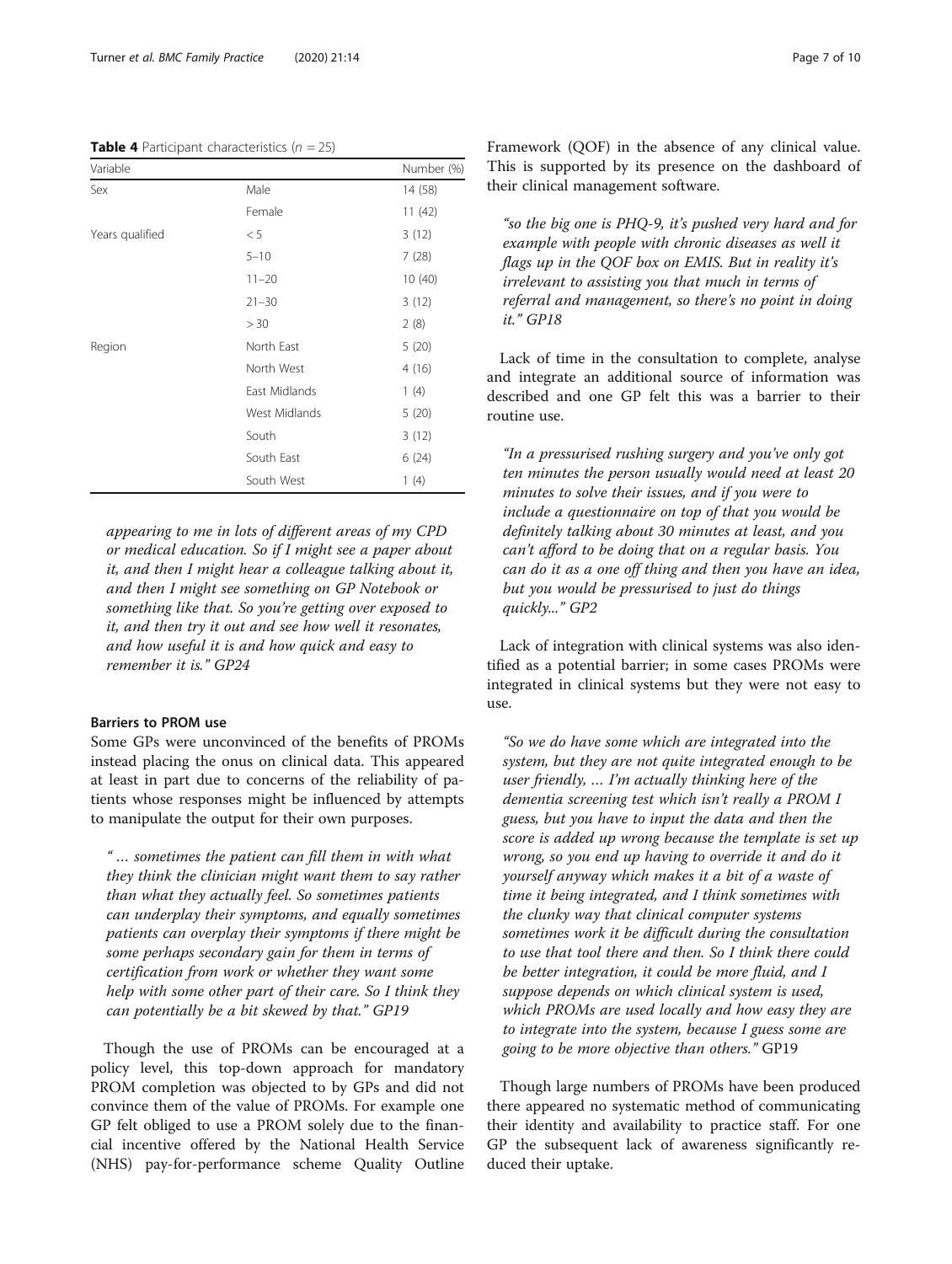"To make me want to use a PROM first of all I would have to hear about it, and that is the main problem that we wouldn't hear about it and therefore people get them on committees as mandatory things to put down on referrals. That happens because we don't hear … " GP20

# Discussion

# Summary

Most GPs surveyed reported using one or more PROM, primarily to aid clinical management or as screening/ diagnostic tools. Qualitative interviews highlighted challenges in identifying and selecting PROMs; however, some GPs valued PROMs for shared decision making and to direct patient discussions. Key barriers to PROM use included: time constraints; insufficient knowledge; lack of integration into clinical systems; and PROMs being mandated without consultation or explanation. Understanding of the value/benefits of PROMs to clinical practice and hearing about PROMs from multiple different sources were facilitators for PROM use. Whilst PROMs may offer a range of benefits, a more systematic awareness of the elements affecting their successful implementation is needed  $[12]$  $[12]$ . In this way the co-design of systems and processes incorporating PROMs and the development of a coherent evidence base can successfully underpin their uptake and roll out.

#### Strengths and limitations

Key strengths of our study include the mixed methods design and national sampling of GPs across England. However, the survey sample size was restricted to 100 GPs due to funding constraints. Similarly we recognise the importance of patient perspectives on the use of PROMs but it is beyond the scope of this study. Only members of the online doctors' community could access the survey which may limit generalisability of survey results. Furthermore, 17% of measures reported in the survey were not PROMs; therefore, some GPs survey responses may be in reference to risk scores. We interviewed GPs from across England with a balance of genders and a range of experience and though broad and descriptive in nature this preliminary analysis has allowed us to begin to understand the nature of the influences on PROMs adoption.

#### Comparison with existing literature

We found that PROMs were considered to impair communication with patients by some GPs. Similarly in other studies, GPs have reported that PROMs can disrupt the flow of consultations through 'mechanistic' questions which 'trivialise' patients' emotions [[13](#page-8-0)–[15\]](#page-8-0). In contrast, patients have reported that they found PROMs facilitated communication with GPs and were helpful prompts to share issues [[16](#page-8-0)]. In addition, PROMs completion can change how patients think about their condition; therefore, are more than just modes of information collection [\[17](#page-9-0)]. A recent (2018) systematic review of reviews exploring facilitators and barriers to implementing PROMs in organisations delivering health related services highlighted the important of clinicians valuing PROMs and understanding their validity [[18\]](#page-9-0). Therefore, effective implementation of PROMs in requires time and resources invested appropriate training of primary care clinicians [[18\]](#page-9-0).

We identified that challenges in selecting PROMs and concerns about relevance and reliability of PROMs in a primary care setting were barriers to their use. Similarly Dowrick et al. (2009) reported some GPs felt that PROMs do not adequate represent the dynamic nature of patients' conditions or capture the complexity of symptoms [\[16\]](#page-8-0). Selection of appropriate PROMs for general practice has been debated  $[8, 19]$  $[8, 19]$  $[8, 19]$ . Condition and symptom specific PROMs present challenges given the diversity of conditions and symptoms seen in primary care and presence of multimorbidity. However, generic PROMs are often developed for long-term conditions or refer to a disease, which may not reflect all health problems in general practice [[20](#page-9-0)]. Some PROMs have been developed specifically for primary care including the Patient Enablement Instrument [\[21\]](#page-9-0) and the Primary Care Outcomes Questionnaire [[22,](#page-9-0) [23\]](#page-9-0). However, choice of measure should be based on rationale for assessment. This was highlighted by GPs in our study who valued PROMs to aid clinical management and as screening/ diagnostic tools.

### Implications for research and/ or practice

Lack of knowledge and training about PROMs were important barriers to their use. Systematic training and exposure to PROMs is necessary to motivate GPs to integrate PROMs into routine care and empower them to make informed decisions regarding when to use PROMs and which measures to select. However, even with appropriate training, organisational barriers need to be addressed, particularly integration within clinical systems to this end we have produced a systematic analysis of the factors affecting the current implementation of PROMs [[12\]](#page-8-0).

PROMs collected routinely in primary care could subsequently be used for audit and benchmarking; however, our research suggests that this should not be the primary purpose of PROM collection. Optimal implementation of PROMs into routine clinical practice requires a bottom-up approach driven by needs of primary care clinicians and patients. Our study was restricted to GPs, future research should explore experiences of other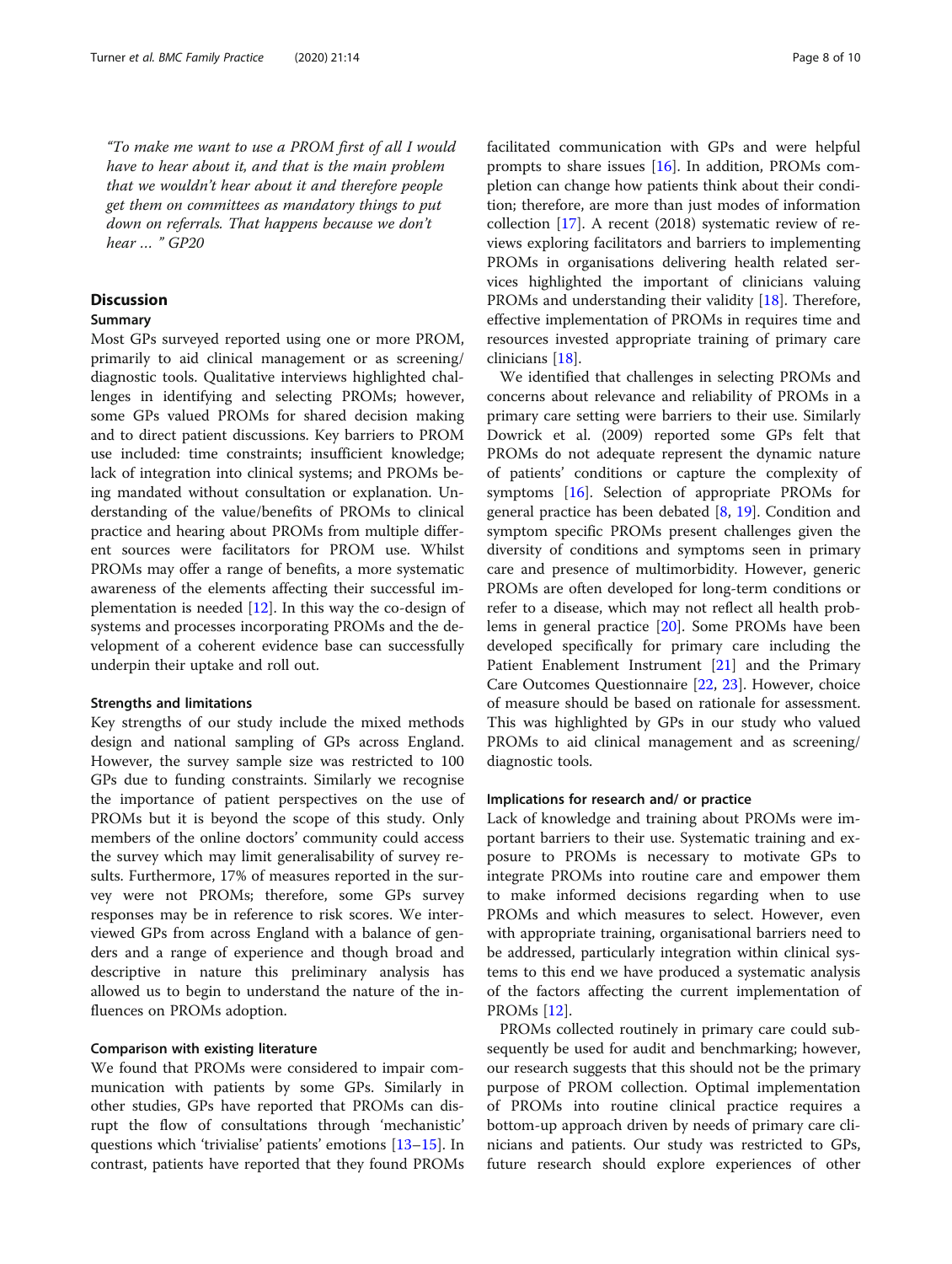<span id="page-8-0"></span>primary care healthcare providers, particularly practice nurses who conduct long-term conditions reviews, and patients.

# Conclusion

PROMs have a potential to aid clinical management and diagnosis in primary care. However, current use is fragmented and there is a lack of knowledge regarding what PROMs are available, when to use them and their evidence base. Implementation of PROMs in primary care requires integration with clinical systems, a bottom-up approach to PROM selection and system design involving meaningful consultation with patients and primary care clinicians and training/support for use.

#### Supplementary information

Supplementary information accompanies this paper at [https://doi.org/10.](https://doi.org/10.1186/s12875-019-1077-6) [1186/s12875-019-1077-6.](https://doi.org/10.1186/s12875-019-1077-6)

Additional file 1. Topic quide for semi-structured interviews, particpant characteristics, and description of commonly used PROMs.

#### Abbreviations

GPs: General Practitioners; NHS: National Health Service; PROMs: Patient Reported Outcome Measures; QOF: Quality and Outcomes Framework

#### Acknowledgements

We thank all participants who contribute to this study. In addition we thank and acknowledge the work of Dr. Tom Keeley, Dr. Clare Taylor and Dr. Helen Stokes-Lampard for their contribution to the protocol and funding application.

#### Authors' contributions

GMT, MC, IL and SF contributed to the study conception and design. GMT drafted the survey, analysed the results and led the survey study. IL designed the topic guides, conducted the interviews and led the qualitative study. Qualitative data were analysed by IL and OLA. GMT, MC, IL, SF and OLA were involved in the interpretation of quantitative and qualitative results. GMT drafted the manuscript and MC, IL, SF and OLA provided feedback. All authors read and approved the final manuscript.

#### Funding

This study was funded by the Wellcome Trust Institutional Strategic Support Fund (ISSF) (Grant number: 1516ISSFIRA26).

GT is funded by a National Institute for Health Research (NIHR) Postdoctoral Fellowship Award. This article/paper/report presents independent research funded by the NIHR (and Health Education England if applicable). MC receives funding from the NIHR Birmingham Biomedical Research Centre, NIHR Surgical Reconstruction and Microbiology Research Centre at the University Hospitals Birmingham NHS Foundation Trust and the University of Birmingham, Health Data Research UK, Innovate UK and Macmillan Cancer Support. SF receives funds from the University of Birmingham and the West Midland Clinical Research Network. IL's work on this study was funded by the Wellcome Trust ISSF grant (grant number: 1516ISSFIRA26). OLA is funded by the Health Foundation an independent charity committed to bringing about better health and healthcare for people in the UK. He also receives funding from the NIHR Birmingham Biomedical Research Centre. The views expressed are those of the author(s) and not necessarily those of the NHS, the NIHR, the Department of Health and Social Care or Innovate UK.

#### Availability of data and materials

The datasets used and/or analysed during the current study are available from the corresponding author on reasonable request.

#### Ethics approval and consent to participate

The study was approved by the University of Birmingham the Science, Technology, Engineering and Mathematics Ethical Review Committee (Reference ERN\_16-0568S). Written or recorded verbal consent was obtained from the participants.

#### Consent for publication

Not applicable.

#### Competing interests

MC has received personal fees from PCORI, Astellas, Takeda, Glaukos, and Merck outside the submitted work. SF receives income from freelance writing and lecturing and is a fellow for Evidence and Values with the Royal College of General Practitioners. GT, IL and OLA have no competing interests.

#### Author details

<sup>1</sup>Institute of Applied Health Research, University of Birmingham, B15 2TT, Birmingham, UK. <sup>2</sup> Centre for Patient Reported Outcomes Research, University of Birmingham, B15 2TT, Birmingham, UK. <sup>3</sup>NIHR Birmingham Biomedical Research Centre, University Hospitals Birmingham NHS Foundation Trust and University of Birmingham, Birmingham, UK.

### Received: 23 July 2019 Accepted: 30 December 2019 Published online: 24 January 2020

#### References

- 1. Black N. Patient reported outcome measures could help transform healthcare. BMJ. 2013;346:f167.
- 2. Basch E, Deal AM, Kris MG, et al. Symptom monitoring with patient-reported outcomes during routine Cancer treatment: a randomized controlled trial. J Clin Oncol. 2016;34(6):557–65.
- 3. Luckett T, Butow PN, King MT. Improving patient outcomes through the routine use of patient-reported data in cancer clinics: future directions. Psychooncology. 2009;18(11):1129–38.
- 4. Snyder CF, Jensen RE, Segal JB, Wu AW. Patient-reported outcomes (PROs): putting the patient perspective in patient-centered outcomes research. Med Care. 2013;51(8 Suppl 3):S73–9.
- 5. Calvert M, Thwaites R, Kyte D, Devlin N. Putting patient-reported outcomes on the 'big data road map'. J R Soc Med. 2015;108(8):299–303.
- 6. Quality and Outcomes Framework guidance for GMS contract 2009/10 2009 [Available from: [https://www.nhsemployers.org/-/media/Employers/](https://www.nhsemployers.org/-/media/Employers/Documents/Primary-care-contracts/QOF/2010-11/Quality-and-Outcomes-Framework-guidance-for-GMS-contract-200910%2D%2D-Delivering-investment-in-general-practice.pdf) [Documents/Primary-care-contracts/QOF/2010-11/Quality-and-Outcomes-](https://www.nhsemployers.org/-/media/Employers/Documents/Primary-care-contracts/QOF/2010-11/Quality-and-Outcomes-Framework-guidance-for-GMS-contract-200910%2D%2D-Delivering-investment-in-general-practice.pdf)[Framework-guidance-for-GMS-contract-200910%2D%2D-Delivering](https://www.nhsemployers.org/-/media/Employers/Documents/Primary-care-contracts/QOF/2010-11/Quality-and-Outcomes-Framework-guidance-for-GMS-contract-200910%2D%2D-Delivering-investment-in-general-practice.pdf)[investment-in-general-practice.pdf](https://www.nhsemployers.org/-/media/Employers/Documents/Primary-care-contracts/QOF/2010-11/Quality-and-Outcomes-Framework-guidance-for-GMS-contract-200910%2D%2D-Delivering-investment-in-general-practice.pdf).
- 7. NHS Scarborough and Ryedale Clinical Commissioning Group (CCG). Knee replacement referral criteria 2015 [Available from: [https://www.](https://www.scarboroughryedaleccg.nhs.uk/data/uploads/rss2/orthopaedics/2015_10_13__update/knee-replacement-march-2015.pdf) [scarboroughryedaleccg.nhs.uk/data/uploads/rss2/orthopaedics/2015\\_1](https://www.scarboroughryedaleccg.nhs.uk/data/uploads/rss2/orthopaedics/2015_10_13__update/knee-replacement-march-2015.pdf) [0\\_13\\_\\_update/knee-replacement-march-2015.pdf](https://www.scarboroughryedaleccg.nhs.uk/data/uploads/rss2/orthopaedics/2015_10_13__update/knee-replacement-march-2015.pdf).
- 8. Murphy M, Salisbury C, Hollinghurst S. Can the outcome of primary care be measured by a patient reported outcome measure? Br J Gen Pract. 2014; 64(629):647.
- 9. Marshall MN. Sampling for qualitative research. Fam Pract. 1996;13(6):522–6.
- 10. Guest G, Bunce A, Johnson L. How many interviews are enough?: an experiment with data saturation and variability. Field Methods. 2006;18(1): 59–82.
- 11. Braun V, Clarke V. Using thematic analysis in psychology. Qual Res Psychol. 2006;3(2):77–101.
- 12. Litchfield I, Turner GM, Finnikin S, Calvert M in press. 2019.
- 13. Leydon GM, Dowrick CF, McBride AS, et al. Questionnaire severity measures for depression: a threat to the doctor-patient relationship? Br J Gen Pract. 2011;61(583):117–23.
- 14. Pettersson A, Bjorkelund C, Petersson EL. To score or not to score: a qualitative study on GPs views on the use of instruments for depression. Fam Pract. 2014;31(2):215–21.
- 15. Mitchell C, Dwyer R, Hagan T, Mathers N. Impact of the QOF and the NICE guideline in the diagnosis and management of depression: a qualitative study. Br J Gen Pract. 2011;61(586):e279–89.
- 16. Dowrick C, Leydon GM, McBride A, et al. Patients' and doctors' views on depression severity questionnaires incentivised in UK quality and outcomes framework: qualitative study. BMJ. 2009;338:b663.